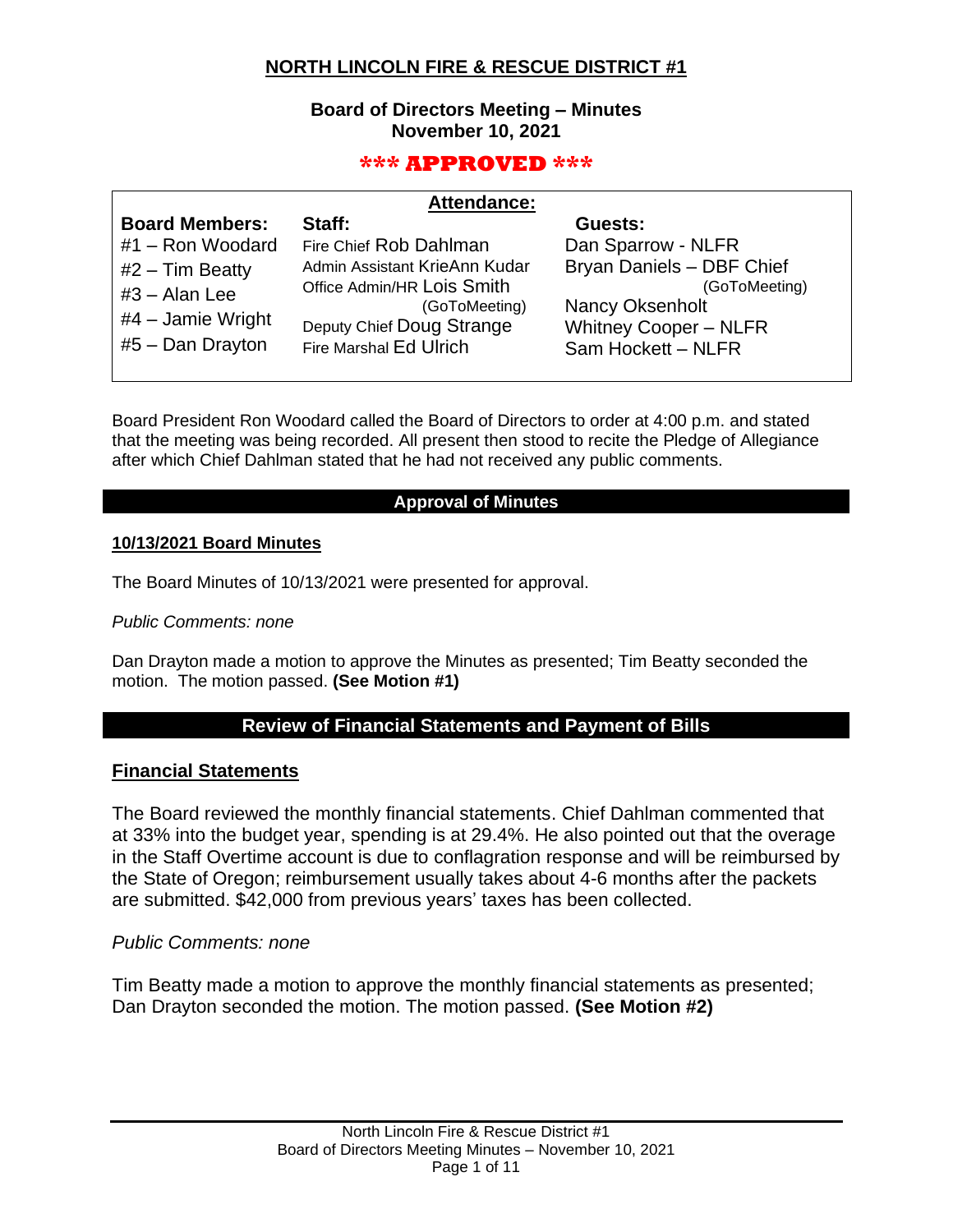# **Payment of Bills**

The bills were presented for payment. There was some discussion on why the numbers on the Zion's Bank payment document didn't match the payment schedule and that will have to be answered by the District's accountant.

# *Public Comments: none*

Alan Lee made a motion to approve payment of the bills as presented; Dan Drayton seconded the motion. The motion passed. **(See Motion #3)**

# **Old Business**

# **Item #1 – Local Option Levy**

The Board and Chief Dahlman discussed the favorable outcome of the November 2, 2021 election:

- President Woodard thanked everyone for their efforts toward a successful election.
- The idea was raised of hosting quarterly Facebook Live Events; Chief Dahlman and a Board member would discuss current District business for about an hour. Although about 35 people watched the previous Live Event in real time, about 600 people overall saw it.

*Public Comments: Nancy Oksenholt suggested publicizing the reduced response times due to expanded staffing once it is in place so the community could see their tax dollars at work. Chief Dahlman reported that staff is working with the records management agency to run such reports.*

# **Item #2 – Ordinance #2021-01**

Ordinance #2021-01 would adopt cost-based fees and rates for non-emergency services and extraterritorial or extraordinary responses to allow for future Board amendment of fees and rates by resolution. The Board reviewed and approved the document which had been amended with their suggestions at the last Board meeting. The signed Ordinance will be filed with the County.

# *Public Comments: none*

Tim Beatty made a motion to approve Ordinance #2021-01 as presented; Jamie Wright seconded the motion. The motion passed and the Ordinance was signed. **(See Motion #4)**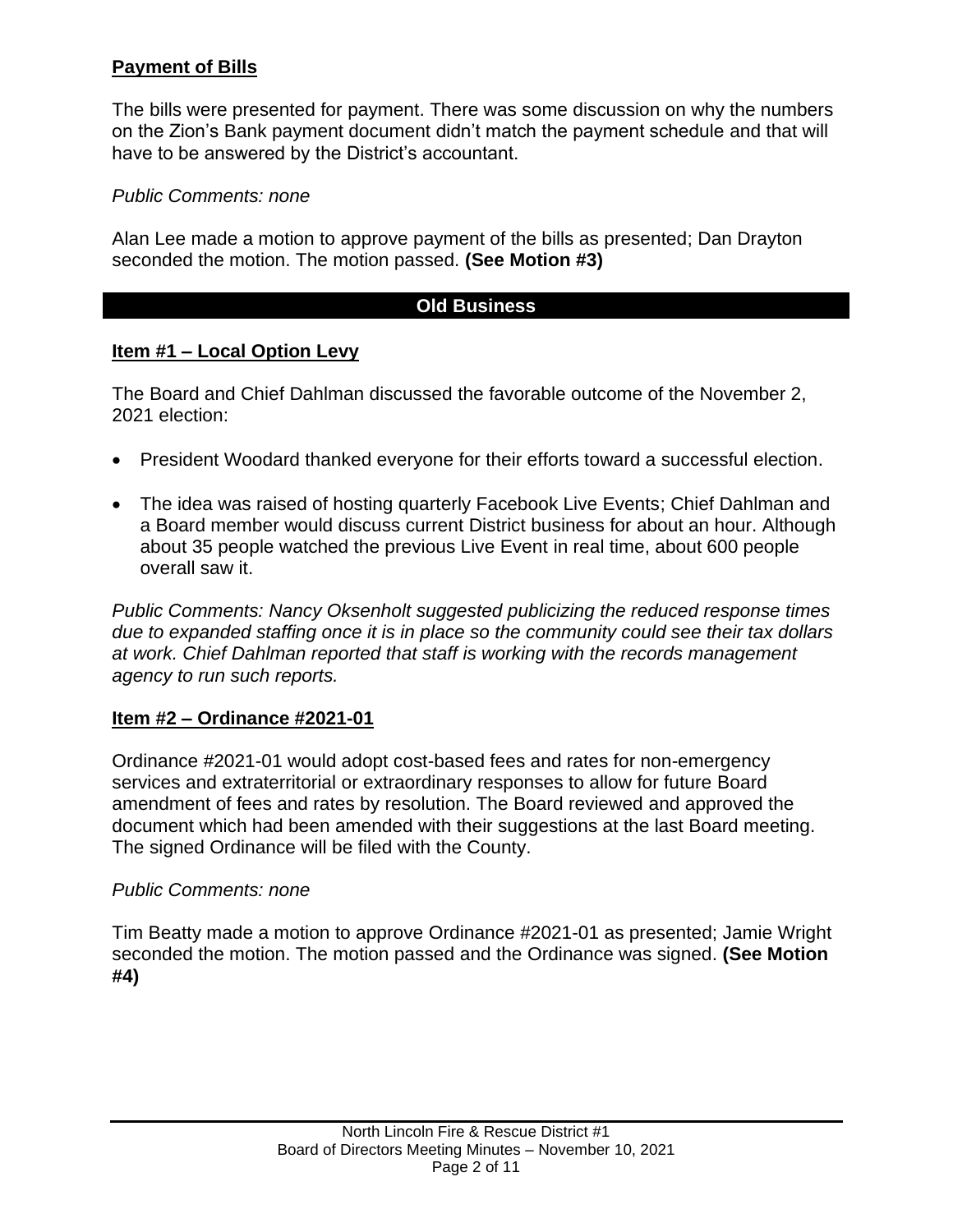## **Item #1 – Length of Service Award Program (LOSAP)**

The LOSAP reports for July, August, and September 2021 were presented to the Board for review and approval.

## *Public Comments: none*

Alan Lee made a motion to approve the LOSAP reports as presented and check # 32655 in the amount of \$9,270.00; Tim Beatty seconded the motion. The motion passed. **(See Motion # 5)** 

## **Item #2 – Annexations (3)**

Chief Dahlman asked the Board to review annexation requests for the same property by three separate owners. The land is currently unimproved.

## *Public Comments: none*

Tim Beatty made a motion to approve the three annexations; Dan Drayton seconded the motion. The motion passed and the annexation requests were signed. **(See Motion #6)**

## **Item #3 – Policy #8.4 – Travel**

The Board reviewed updated Policy #8.4 – Travel.

## *Public Comments: none*

Dan Drayton made a motion to approve updated Policy #8.4 – Travel as presented; Jamie Wright seconded the motion. The motion passed. **(See Motion #7)**

## **Item #4 – PA System with Lights – Station 16 Quote**

The Board reviewed a quote from Complete Wireless Solutions for a PA System with Lights for Station 16 in the amount of \$7,959.00. Chief Dahlman remarked that this would be paid for with Bond money and that the price quoted (good for 10 days) might go up a little bit due to the current financial situation, but that it would be in the ballpark.

*Public Comments: NLFR Firefighter Dan Sparrow remarked that lights are proven to be a healthier alert system for firefighters.*

Tim Beatty made a motion to approve the purchase of a PA System with Lights for Station 16 for approximately \$7,959.00; Alan Lee seconded the motion. The motion passed. **(See Motion #8)**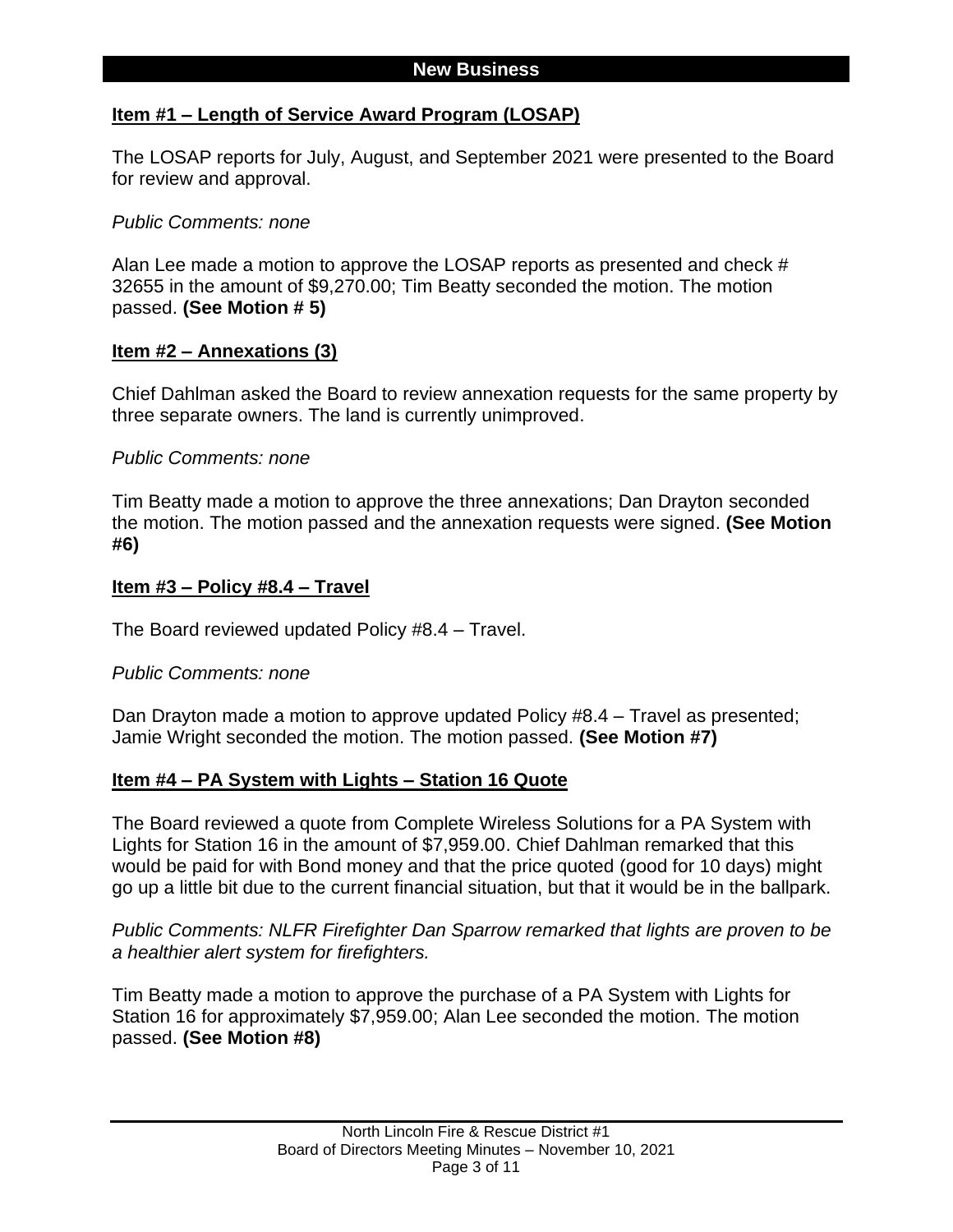# Fire Marshal

- The City of Lincoln City is adopting the fire code. The Letter of Agreement between the City and the District would ensure that NLFR would review and sign off on plan reviews, utilizing the fee schedule. The City would collect the fees, NLFR would bill the City and they would pay NLFR. Once this Letter of Agreement is in place, the District would like to pursue the same with the County.
- FM Ulrich spoke on the training he is taking to maintain his credentials and also that he is one of the instructors of an upcoming Fire Investigation class.

# **Training**

- Fire  $-9$  hours, EMS  $-1$  hour
- Six people are taking the EMT Basic course.

# **Chief's Report**

Chief Dahlman went over some of the highlights of his report, which was included in the Board packet:

- Covid:
	- o Reimbursement is on hold as we are administering booster shots.
	- o New vaccine rules are coming out; we will wait to see what version OR-OSHA adopts.
- Conflagration Response:
	- o OSFM is building a system with people and equipment for 2022.
	- o Total reimbursement requested from OSFM in 2021 is \$263,798.
- EMS report:
	- o 4 transports in October.
	- o 40 transports are pending collections by PWA.

Pacific West Ambulance (PWA) has requested a response time variance and other items due to staffing shortage. This will impact us and all fire agencies in the county.

- Monies received:
	- o \$5,612 EF Recovery
	- o \$3,189 Ambulance collections
- Building and Equipment Maintenance:
	- o Bob Schroeder is preparing Station 16 for more staffing, working on the tower.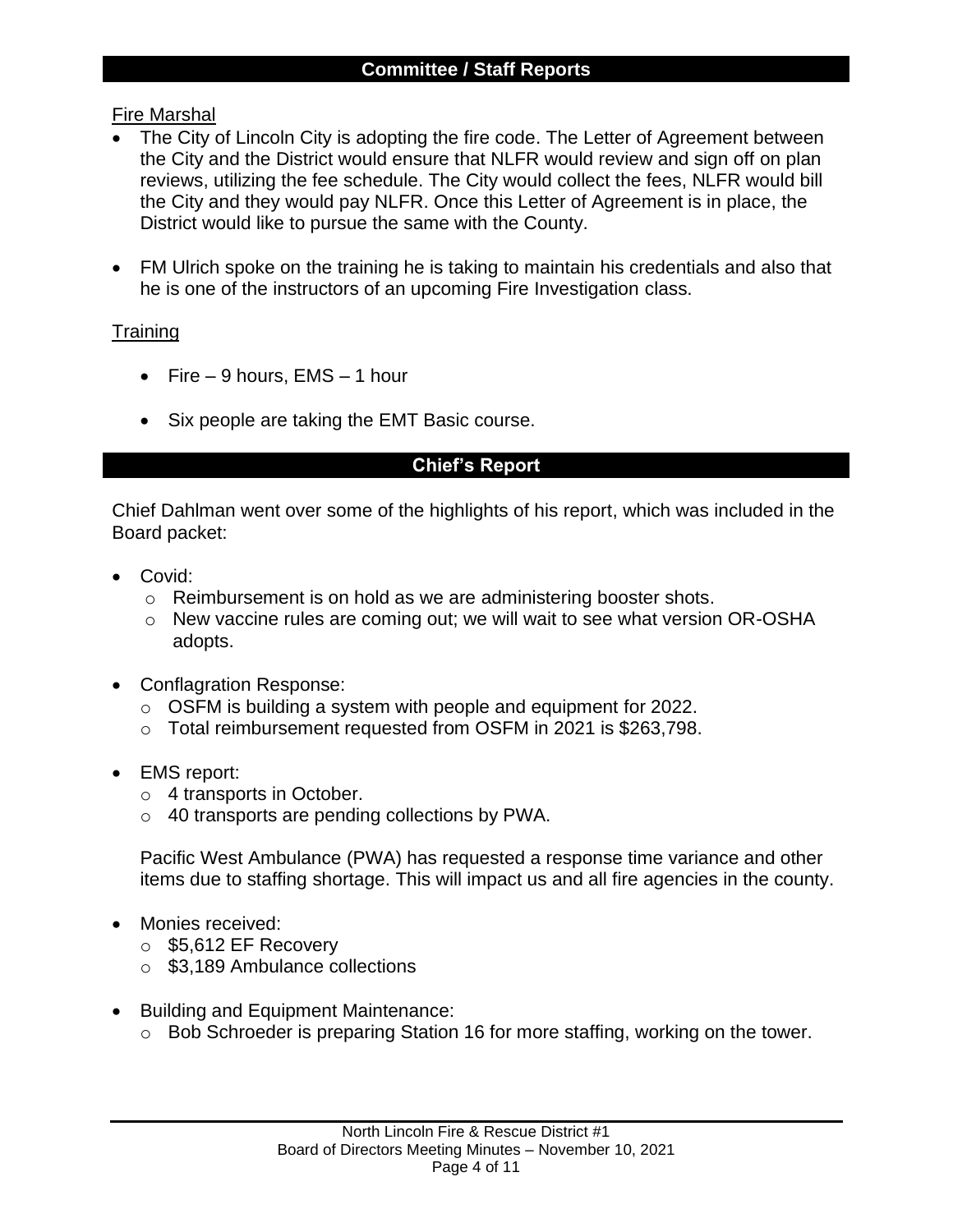- o The south wall at Station 16 has issues with leaking and we have been advised to remove the red paint and maybe seal it like the tower. The project has been budgeted for this year.
- o Kenny Banner is keeping busy with vehicle repairs.
- o Pricing has not yet been received for the T-12 hose bed cover replacement.
- Alarm Responses:

There were 293 alarm responses in October 2021; year-to-date for 2021 is 2,860 for an average of 9.5 per day. We anticipate breaking 3,100 calls this year. There have been a lot of MVCs.

- Grant applications:
	- $\circ$  SAFER staffing grant \$1,178,103 to fund three (3) Firefighter positions has been turned down.
	- o SDAO Safety and Security Grant is being applied for to install increased lighting at the rear of Stations 12, 13, and 17. This is a 50/50 split, up to \$10,000 can be awarded.
- Bond Purchases:
	- o The Direct Capture Exhaust System for Station 16 is expected to be installed by the end of the year.
	- o Pre-build conference with Hughes Fire is scheduled December 14, 2021 for the two new Type-1 engines.
- Discussion Christmas Gift Cards:
	- o The Board agreed that every NLFR member should receive a \$50 gift card like they did last year; total cost will be about \$3,000.00. The Board would like a card included to go with the gift.
	- o Updated policies will be coming as staffing grows. Once our staffing increases to over 25 employees, we will have to comply with Oregon Family Medical Leave Act and reflect that in our policy. We are working on revising our Standard Operating Guidebook; it will be updated to four sections.

# **Miscellaneous Items**

• EF Recovery Letter:

The letter introduces Responder Investigations LLC, a company who follows up with unpaid insurance claims for MVCs. Their fee is added to the bill so it doesn't cost the District anything and we will be following up with them on this.

• The large generator at Station 17 will be put on a trailer and Bob Schroeder will haul it up to Highlands. The generator will run the whole tower and as the County will be using it, they will manage the upkeep.

# **For the Good of the Order**

Dan Drayton asked for thoughts and prayers for the driver involved in the MVC today.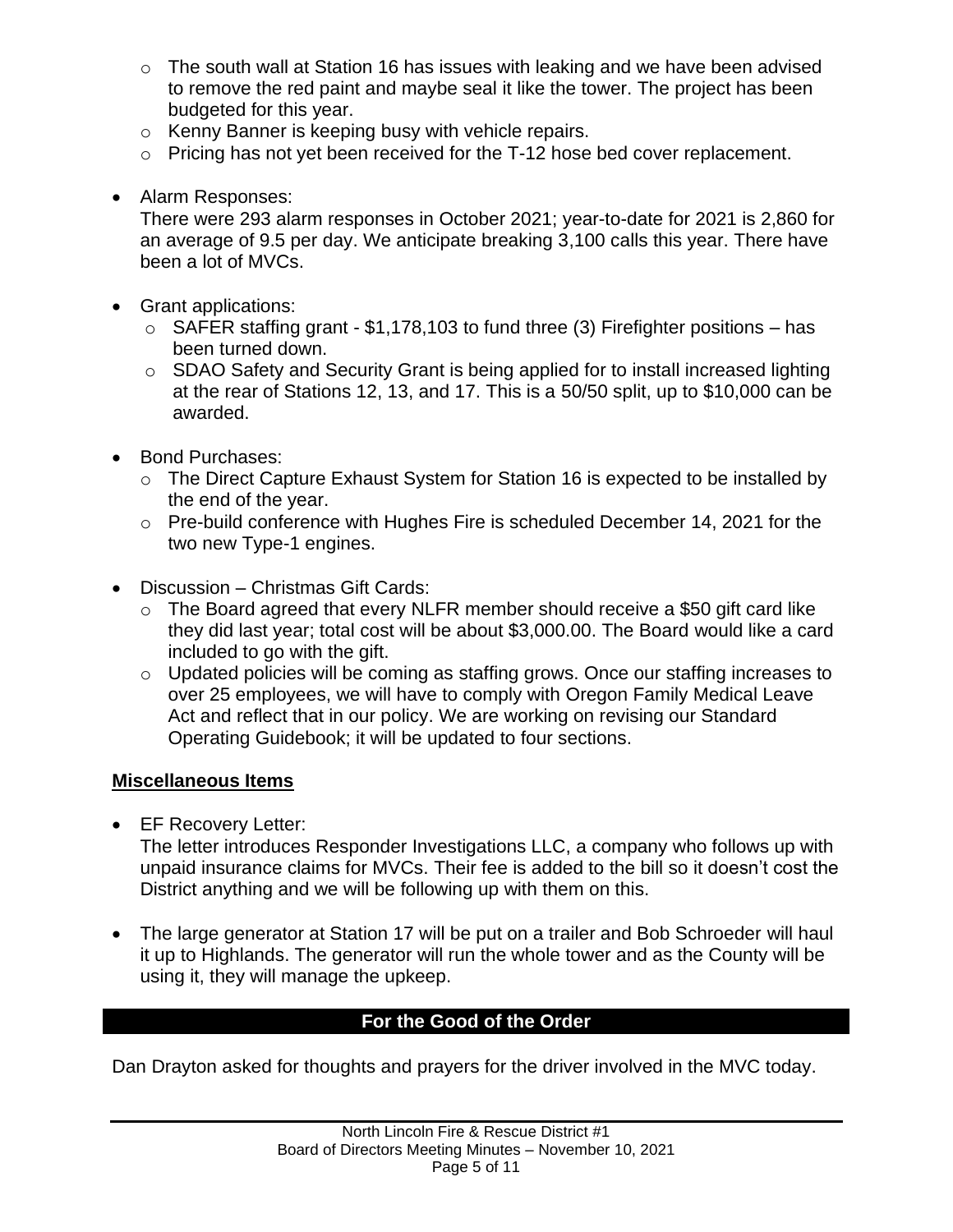# **Call for General Public Comments for Non-Agenda Items**

None.

Dan Drayton made a motion to adjourn the meeting; Tim Beatty seconded the motion. The motion passed. **(See Motion #9)**

ADJOURNED AT 5:05 p.m.

*The minutes were taken, transcribed, and submitted by KrieAnn Kudar, Administrative Assistant*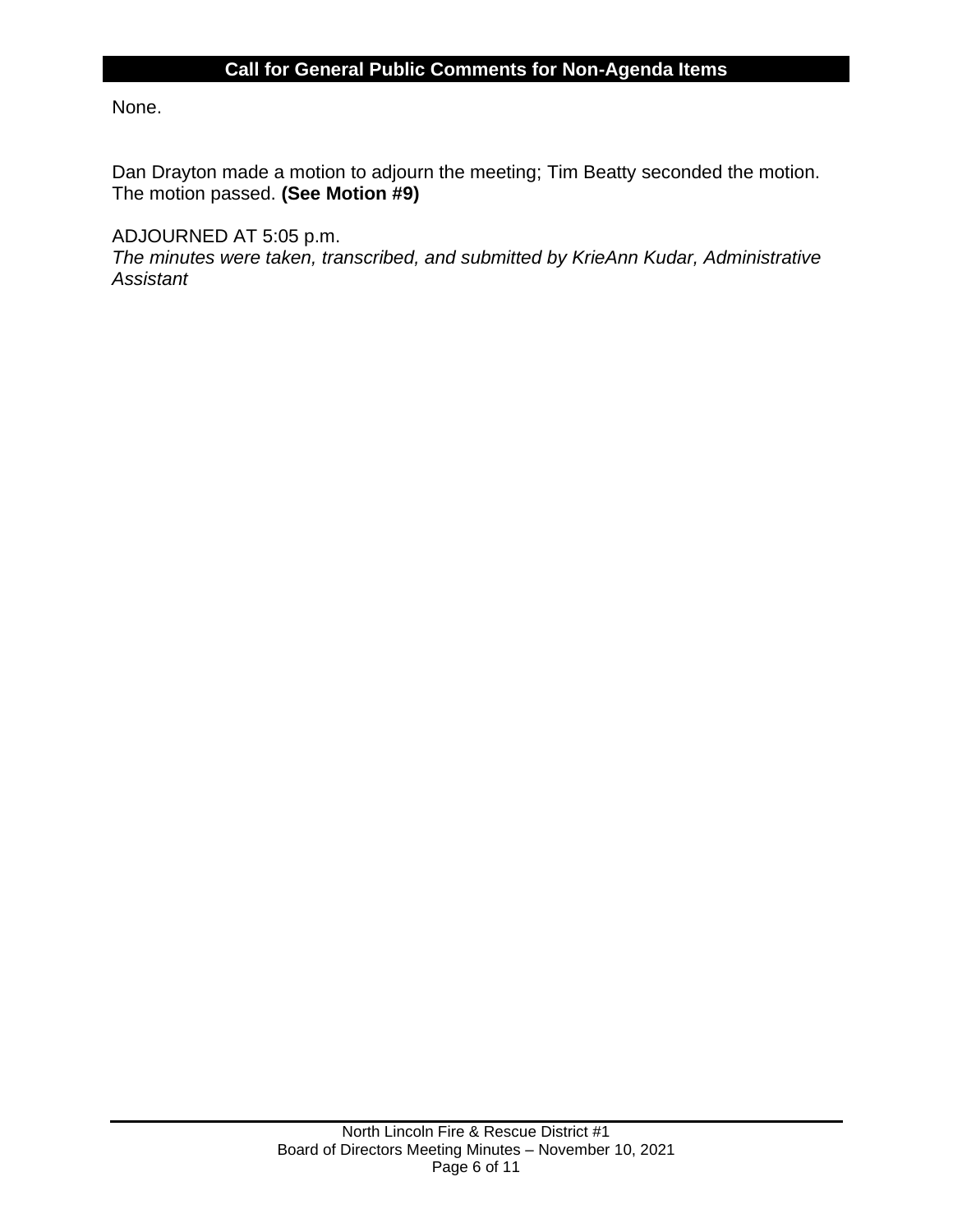## NORTH LINCOLN FIRE & RESCUE DISTRICT #1 Motion #1 and Voting Record Date: 11-10-2021

| Motion Made By: |                   | Motion Seconded By: |                   |
|-----------------|-------------------|---------------------|-------------------|
|                 | Ron Woodard       |                     | Ron Woodard       |
|                 | <b>Tim Beatty</b> |                     | <b>Tim Beatty</b> |
|                 | Alan Lee          |                     | Alan Lee          |
|                 | Jamie Wright      |                     | Jamie Wright      |
|                 | Dan Drayton       |                     | Dan Drayton       |

MOTION: To approve the Minutes of the October 13, 2021 Board meeting as presented.

|               | <b>FOR</b> | <b>AGAINST</b> | <b>ABSTAINED</b> | <b>COMMENTS</b> |
|---------------|------------|----------------|------------------|-----------------|
| Woodard       |            |                |                  |                 |
| <b>Beatty</b> |            |                |                  |                 |
| Lee           |            |                |                  |                 |
| Wright        |            |                |                  |                 |
| Drayton       |            |                |                  |                 |

| <b>RESULTS</b>                 |  |  |  |
|--------------------------------|--|--|--|
| <b>PASSED</b><br><b>FAILED</b> |  |  |  |
|                                |  |  |  |

## NORTH LINCOLN FIRE & RESCUE DISTRICT #1 Motion #2 and Voting Record Date: 11-10-2021

| Motion Made By: |                   | Motion Seconded By: |                   |
|-----------------|-------------------|---------------------|-------------------|
|                 | Ron Woodard       |                     | Ron Woodard       |
|                 | <b>Tim Beatty</b> |                     | <b>Tim Beatty</b> |
|                 | Alan Lee          |                     | Alan Lee          |
|                 | Jamie Wright      |                     | Jamie Wright      |
|                 | Dan Drayton       |                     | Dan Drayton       |

MOTION: To approve the monthly financial reports as presented.

|               | <b>FOR</b> | <b>AGAINST</b> | <b>ABSTAINED</b> | <b>COMMENTS</b> |
|---------------|------------|----------------|------------------|-----------------|
| Woodard       |            |                |                  |                 |
| <b>Beatty</b> |            |                |                  |                 |
| Lee           |            |                |                  |                 |
| Wright        |            |                |                  |                 |
| Drayton       |            |                |                  |                 |

| <b>RESULTS</b>           |  |  |  |
|--------------------------|--|--|--|
| <b>PASSED</b><br>FAII FD |  |  |  |
|                          |  |  |  |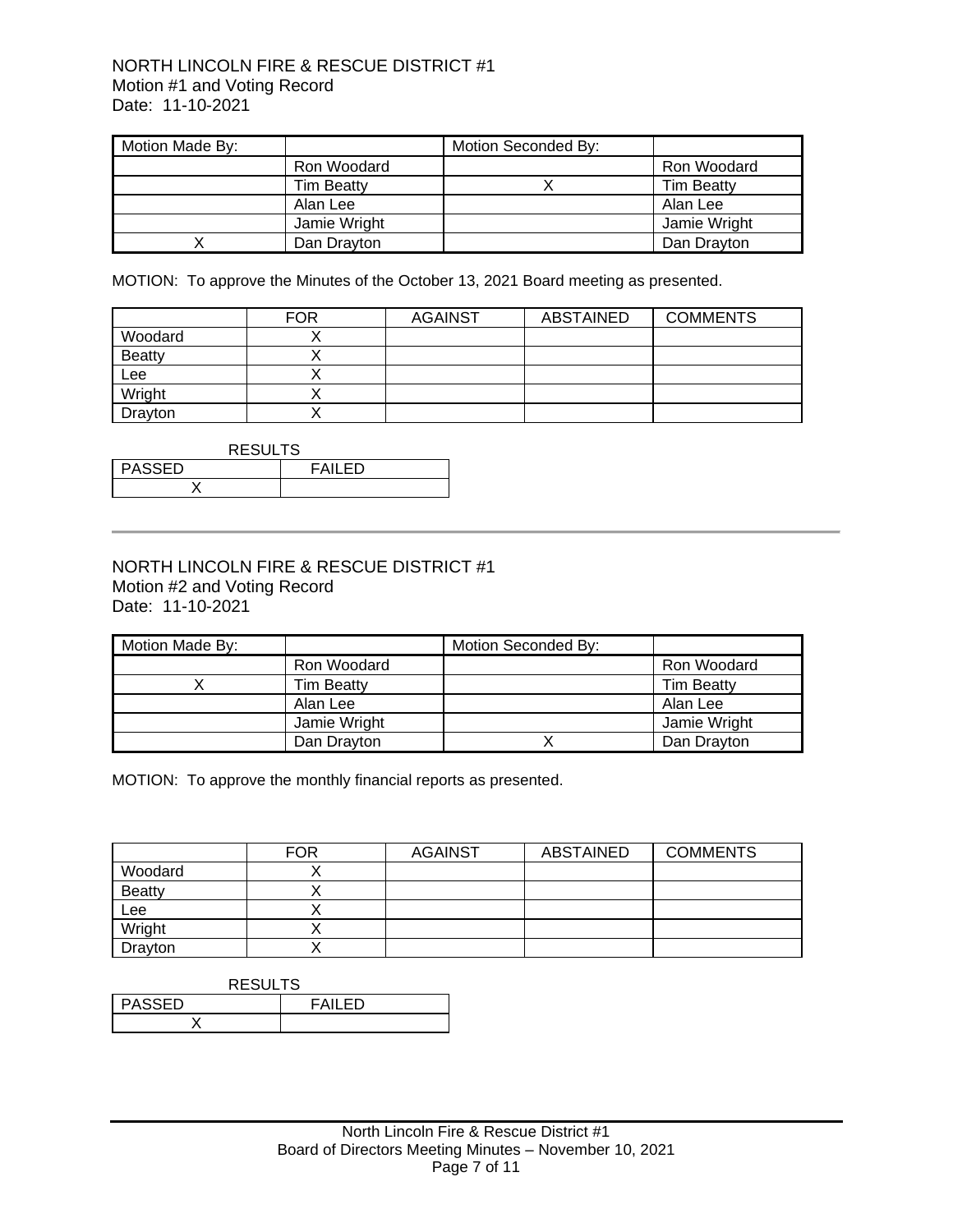## NORTH LINCOLN FIRE & RESCUE DISTRICT #1 Motion #3 and Voting Record Date: 11-10-2021

| Motion Made By: |                   | Motion Seconded By: |                   |
|-----------------|-------------------|---------------------|-------------------|
|                 | Ron Woodard       |                     | Ron Woodard       |
|                 | <b>Tim Beatty</b> |                     | <b>Tim Beatty</b> |
|                 | Alan Lee          |                     | Alan Lee          |
|                 | Jamie Wright      |                     | Jamie Wright      |
|                 | Dan Drayton       |                     | Dan Drayton       |

MOTION: To approve the payment of the bills as presented.

|               | <b>FOR</b> | <b>AGAINST</b> | ABSTAINED | <b>COMMENTS</b> |
|---------------|------------|----------------|-----------|-----------------|
| Woodard       |            |                |           |                 |
| <b>Beatty</b> |            |                |           |                 |
| Lee           |            |                |           |                 |
| Wright        |            |                |           |                 |
| Drayton       |            |                |           |                 |

| <b>RESULTS</b>                 |  |  |  |
|--------------------------------|--|--|--|
| <b>PASSED</b><br><b>FAILED</b> |  |  |  |
|                                |  |  |  |

#### NORTH LINCOLN FIRE & RESCUE DISTRICT #1 Motion #4 and Voting Record Date: 11-10-2021

| Motion Made By: |                   | Motion Seconded By: |                   |
|-----------------|-------------------|---------------------|-------------------|
|                 | Ron Woodard       |                     | Ron Woodard       |
|                 | <b>Tim Beatty</b> |                     | <b>Tim Beatty</b> |
|                 | Alan Lee          |                     | Alan Lee          |
|                 | Jamie Wright      |                     | Jamie Wright      |
|                 | Dan Drayton       |                     | Dan Drayton       |

MOTION: To approve Ordinance #2021-01.

|               | <b>FOR</b> | <b>AGAINST</b> | <b>ABSTAINED</b> | <b>COMMENTS</b> |
|---------------|------------|----------------|------------------|-----------------|
| Woodard       |            |                |                  |                 |
| <b>Beatty</b> |            |                |                  |                 |
| Lee           |            |                |                  |                 |
| Wright        |            |                |                  |                 |
| Drayton       |            |                |                  |                 |

| <b>RESULTS</b>                 |  |  |  |
|--------------------------------|--|--|--|
| <b>PASSED</b><br><b>FAILED</b> |  |  |  |
|                                |  |  |  |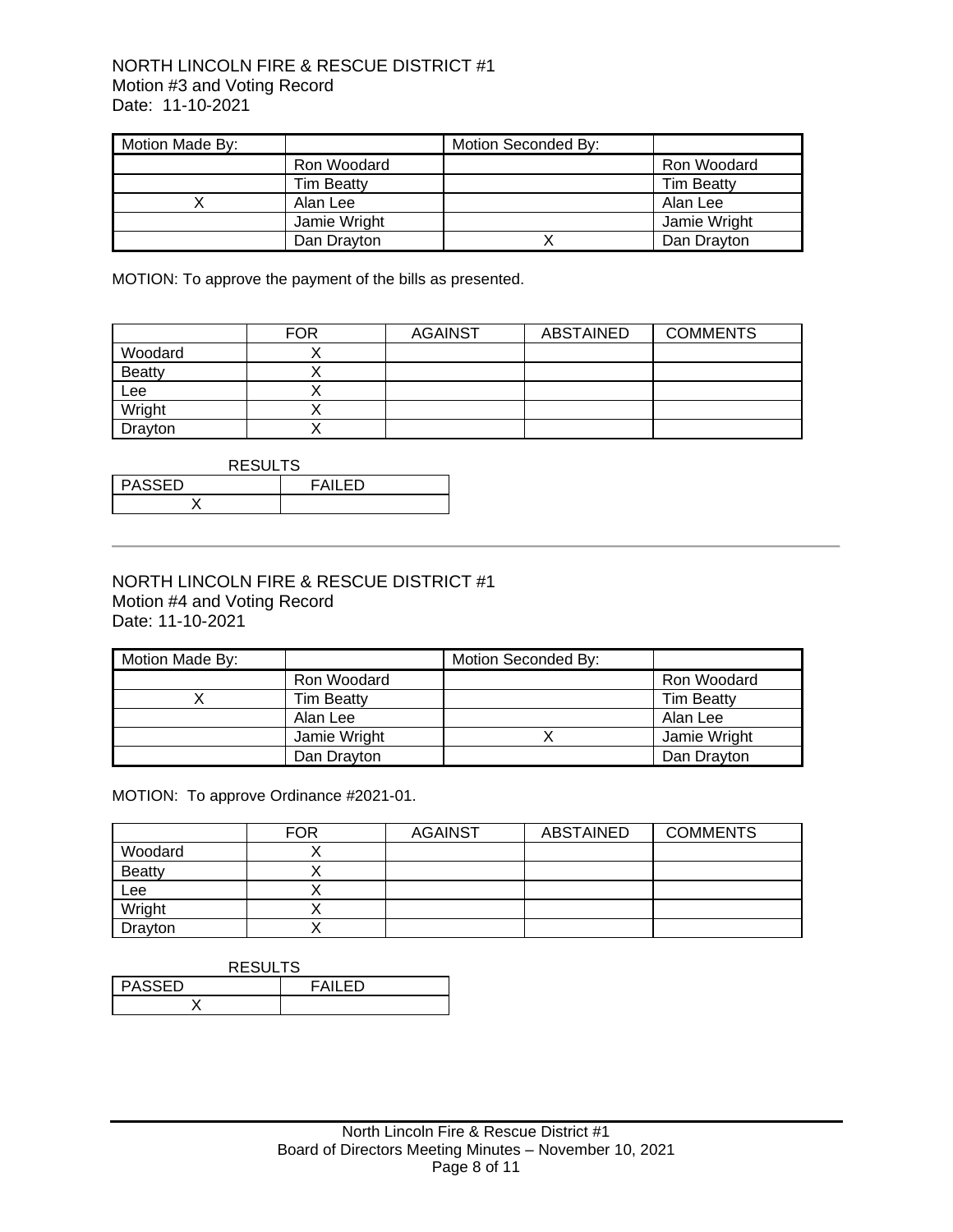### NORTH LINCOLN FIRE & RESCUE DISTRICT #1 Motion #5 and Voting Record Date: 11-10-2021

| Motion Made By: |                   | Motion Seconded By: |                   |
|-----------------|-------------------|---------------------|-------------------|
|                 | Ron Woodard       |                     | Ron Woodard       |
|                 | <b>Tim Beatty</b> |                     | <b>Tim Beatty</b> |
|                 | Alan Lee          |                     | Alan Lee          |
|                 | Jamie Wright      |                     | Jamie Wright      |
|                 | Dan Drayton       |                     | Dan Drayton       |

MOTION: To approve the LOSAP reports for July, August, and September 2021 as presented and check # 32655 in the amount of \$9,270.00.

|               | <b>FOR</b> | <b>AGAINST</b> | ABSTAINED | <b>COMMENTS</b> |
|---------------|------------|----------------|-----------|-----------------|
| Woodard       |            |                |           |                 |
| <b>Beatty</b> |            |                |           |                 |
| Lee           |            |                |           |                 |
| Wright        |            |                |           |                 |
| Drayton       |            |                |           |                 |

| <b>RESULTS</b>                 |  |  |  |
|--------------------------------|--|--|--|
| <b>PASSED</b><br><b>FAILED</b> |  |  |  |
|                                |  |  |  |

#### NORTH LINCOLN FIRE & RESCUE DISTRICT #1 Motion #6 and Voting Record Date: 11-10-2021

| Motion Made By: |                   | Motion Seconded By: |                   |
|-----------------|-------------------|---------------------|-------------------|
|                 | Ron Woodard       |                     | Ron Woodard       |
|                 | <b>Tim Beatty</b> |                     | <b>Tim Beatty</b> |
|                 | Alan Lee          |                     | Alan Lee          |
|                 | Jamie Wright      |                     | Jamie Wright      |
|                 | Dan Drayton       |                     | Dan Drayton       |

MOTION: To approve the three Annexation Requests as presented.

|               | <b>FOR</b> | <b>AGAINST</b> | <b>ABSTAINED</b> | <b>COMMENTS</b> |
|---------------|------------|----------------|------------------|-----------------|
| Woodard       |            |                |                  |                 |
| <b>Beatty</b> |            |                |                  |                 |
| Lee           |            |                |                  |                 |
| Wright        |            |                |                  |                 |
| Drayton       |            |                |                  |                 |

| <b>RESULTS</b> |        |  |  |  |
|----------------|--------|--|--|--|
| <b>PASSED</b>  | FAILED |  |  |  |
|                |        |  |  |  |
|                |        |  |  |  |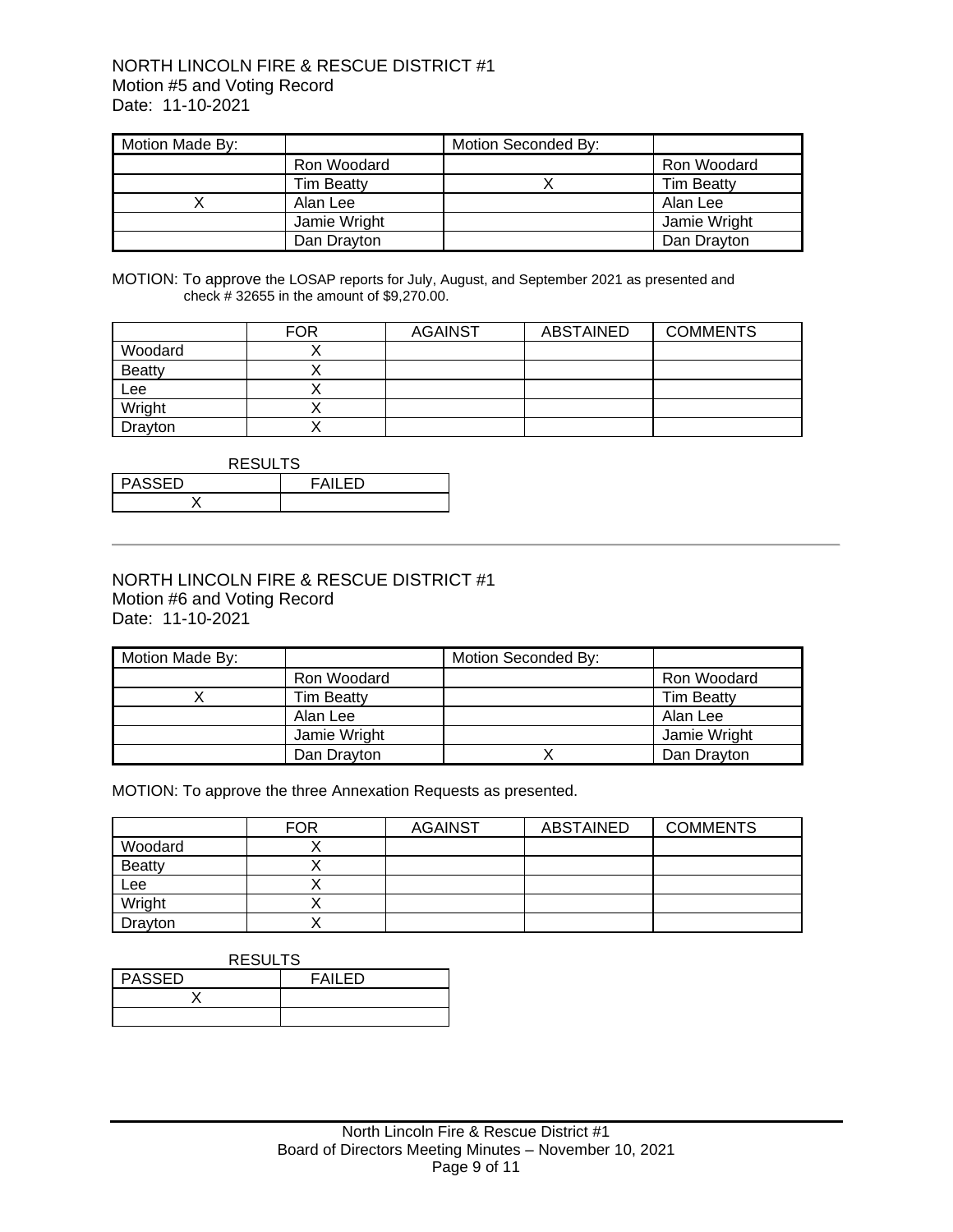## NORTH LINCOLN FIRE & RESCUE DISTRICT #1 Motion #7 and Voting Record Date: 11-10-2021

| Motion Made By: |                   | Motion Seconded By: |                   |
|-----------------|-------------------|---------------------|-------------------|
|                 | Ron Woodard       |                     | Ron Woodard       |
|                 | <b>Tim Beatty</b> |                     | <b>Tim Beatty</b> |
|                 | Alan Lee          |                     | Alan Lee          |
|                 | Jamie Wright      |                     | Jamie Wright      |
|                 | Dan Drayton       |                     | Dan Drayton       |

MOTION: To approve updated Policy #8.4 – Travel as presented.

|               | <b>FOR</b> | <b>AGAINST</b> | <b>ABSTAINED</b> | <b>COMMENTS</b> |
|---------------|------------|----------------|------------------|-----------------|
| Woodard       |            |                |                  |                 |
| <b>Beatty</b> |            |                |                  |                 |
| Lee           |            |                |                  |                 |
| Wright        |            |                |                  |                 |
| Drayton       |            |                |                  |                 |

| <b>RESULTS</b>           |  |  |  |
|--------------------------|--|--|--|
| <b>PASSED</b><br>FAII FD |  |  |  |
|                          |  |  |  |

### NORTH LINCOLN FIRE & RESCUE DISTRICT #1 Motion #8 and Voting Record Date: 11-10-2021

| Motion Made By: |                   | Motion Seconded By: |                   |
|-----------------|-------------------|---------------------|-------------------|
|                 | Ron Woodard       |                     | Ron Woodard       |
|                 | <b>Tim Beatty</b> |                     | <b>Tim Beatty</b> |
|                 | Alan Lee          |                     | Alan Lee          |
|                 | Jamie Wright      |                     | Jamie Wright      |
|                 | Dan Drayton       |                     | Dan Drayton       |

MOTION: To approve the purchase of a PA System with Lights for Station 16 for approximately \$7,959.00.

|               | <b>FOR</b> | <b>AGAINST</b> | <b>ABSTAINED</b> | <b>COMMENTS</b> |
|---------------|------------|----------------|------------------|-----------------|
| Woodard       |            |                |                  |                 |
| <b>Beatty</b> |            |                |                  |                 |
| Lee           |            |                |                  |                 |
| Wright        |            |                |                  |                 |
| Drayton       |            |                |                  |                 |

| <b>RESULTS</b> |        |  |  |  |
|----------------|--------|--|--|--|
| PASSED         | FAILED |  |  |  |
|                |        |  |  |  |
|                |        |  |  |  |